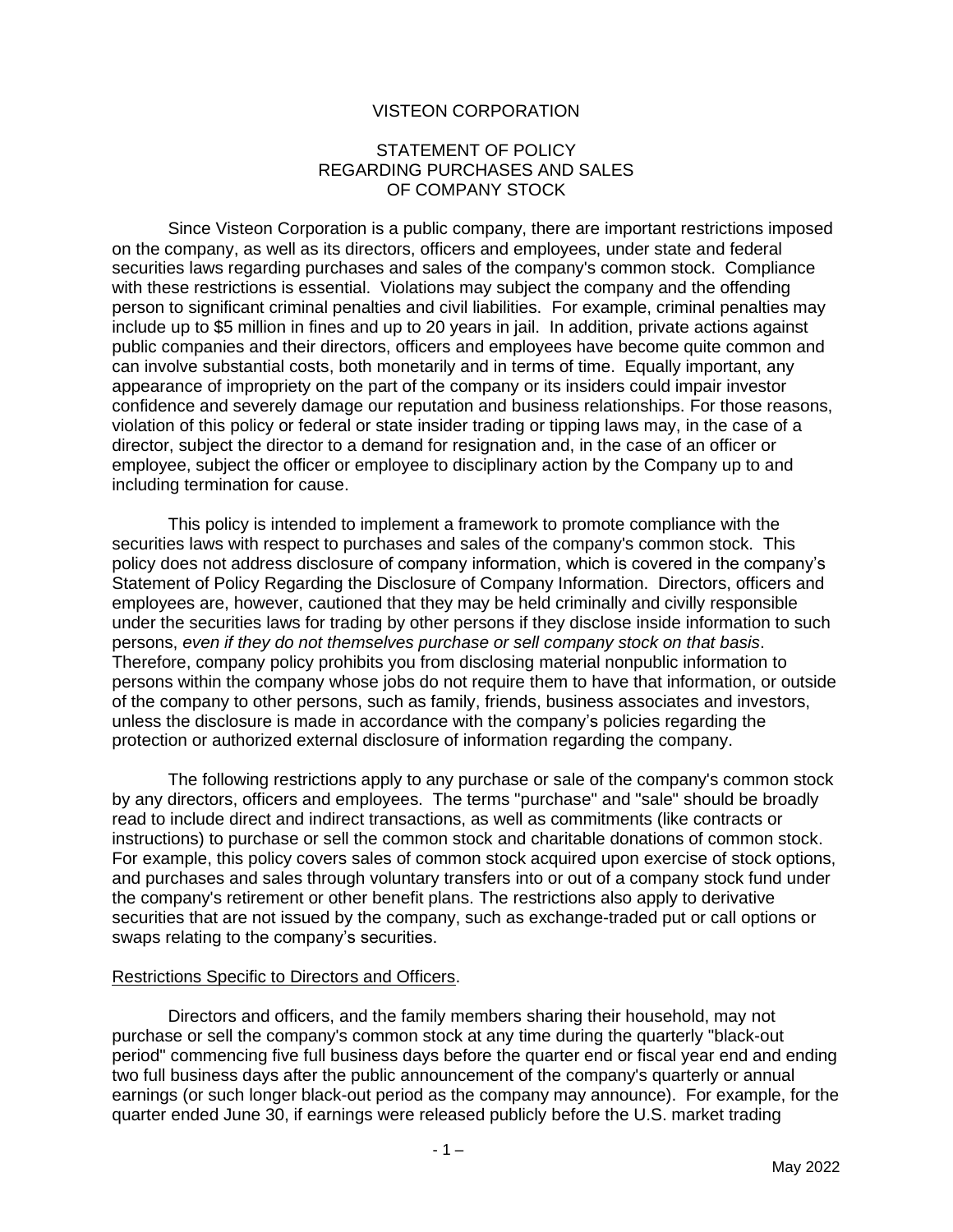session begins on July 21, then transactions would be prohibited from June 25 through July 22.

In addition, in order to minimize the risk of inadvertent violations, directors and officers must pre-clear *all* purchases and sales of the company's common stock with the General Counsel, *even if such purchase or sale does not fall within a black-out period*.

#### Restrictions Applicable to All Personnel, including Directors and Officers.

Company personnel, and the family members sharing their household, may not purchase or sell the company's common stock at any time that they are aware of any material, non-public information relating to the company. Similarly, they may not purchase or sell, or recommend the purchase or sale, of the equity securities of the company, any affiliate or other company at any time that, in the ordinary course of such company personnel conducting the company's business, they become aware of any material, non-public information relating to the company or that affiliate or other company.

For purposes of this policy, material information will be considered "non-public" until two full business days after it has been publicly disclosed. Also, information is generally considered "material" if a reasonable investor would consider it important in making an investment decision regarding the company's stock. Company personnel should assume that information regarding the following topics is "material" for purposes of this policy:

- earnings, sales figures and financial information,
- significant mergers, acquisitions and joint ventures,
- significant new products and technologies,
- significant pending or threatened litigation, or the resolution of such litigation,
- significant changes in senior management,
- significant developments regarding customers and suppliers, such as contract awards or cancellations, or regarding supplies or inventory,
- dividends, stock splits and other important events regarding the company's securities,
- anticipated changes in the company's credit ratings, and
- significant cyber security breaches or operational disruptions.

Information is "nonpublic" if it has not been disseminated to investors through a widely circulated news or wire service (such as Business Wire, Dow Jones, Bloomberg, PR Newswire, etc.) or disclosed by the company in a conference call open to the general public or through a public filing with the Securities and Exchange Commission (the "SEC"). For the purposes of this policy, information will be not considered public until after the close of trading on the second full business day following the company's widespread public release of the information.

If you are uncertain as to whether a particular item of company information should be considered "material," or whether it has been "publicly disclosed," contact the Legal Department.

Company personnel, and the family members sharing their household, may not at any time engage in "trading" the company's common stock or sell "short" the company's common stock. "Trading" means a combination or pattern of substantial or continuous buying and selling of the stock with the primary objective of realizing short-term gains.

This policy continues to apply to your transactions in the company's common stock or the securities of other public companies engaged in business transactions with the company